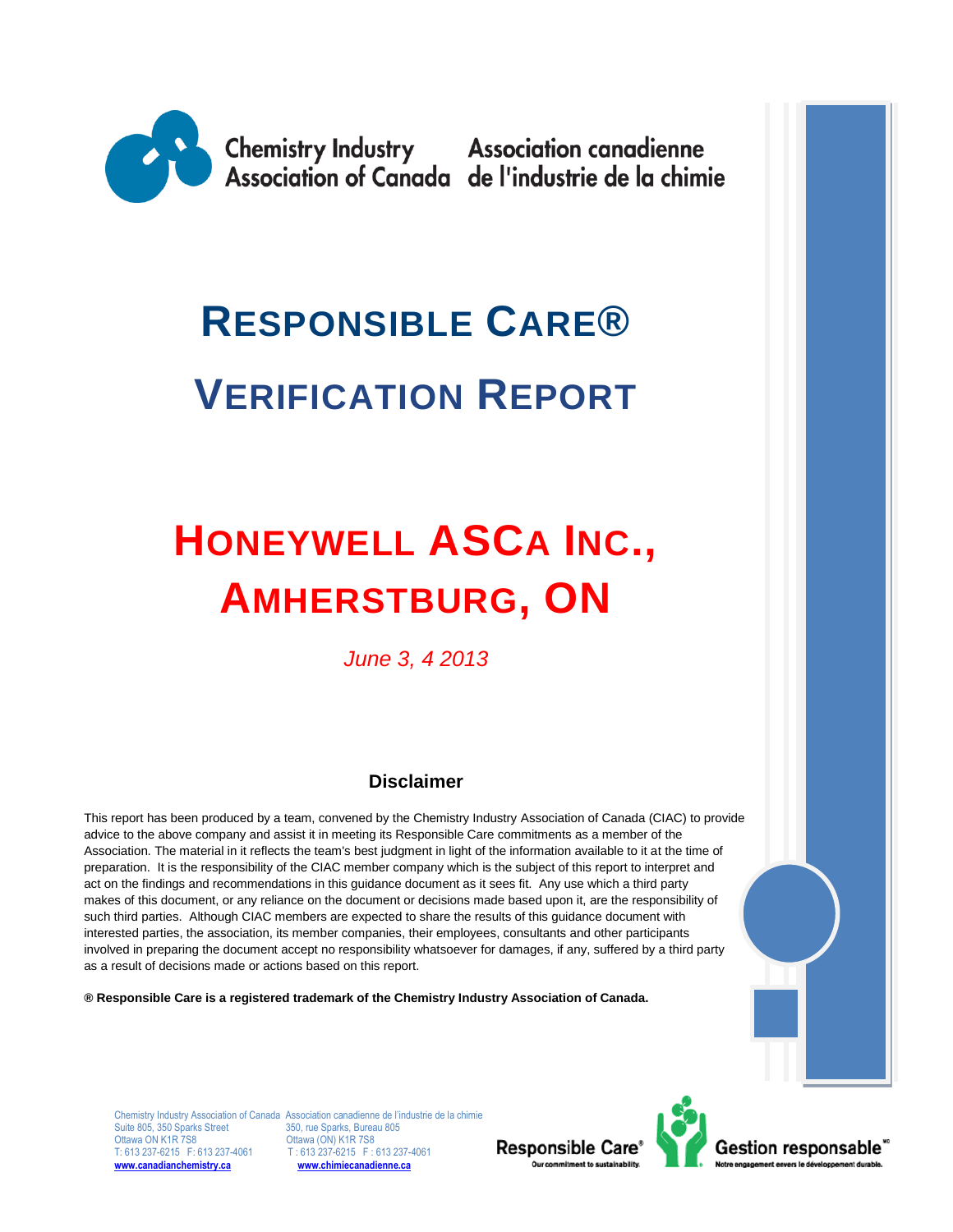## EXECUTIVE SUMMARY

This report documents the observations and conclusions of the independent verification team tasked with conducting a Responsible Care Verification of Honeywell ASCa Inc., Amherstburg (Honeywell Amherstburg). The verification was undertaken on June 3 and June 4, 2013 and included a team visit to Amherstburg, ON. This was the third Responsible Care verification completed for Honeywell Amherstburg. The last verification was completed in Nov, 2010

As a result of the examination conducted, the verification team is of the opinion that the Responsible Care Ethic and Principles for Sustainability are guiding company decisions and actions, and that a self-healing management system is in place to drive continual improvement. The team believes that the company is capable of responding to the Findings Requiring Action identified during the verification - summarized below and discussed in detail in the report. The verification is complete and no further involvement is required by the verification team.

Signed: \_\_\_\_\_\_\_\_\_\_\_\_\_\_\_\_\_\_\_\_\_\_\_\_\_\_\_\_\_\_\_\_\_\_ Date: June 9 2013

**Gerry Whitcombe** Verification Team Leader

For more information on this or a previous Responsible Care Verification Report, please contact your local company site or the company's overall Responsible Care coordinator:

Giovanni Grande HSE Manager 519-730-2035 (office) 519-566-7066 (cell) giovanni.grande@honeywell.com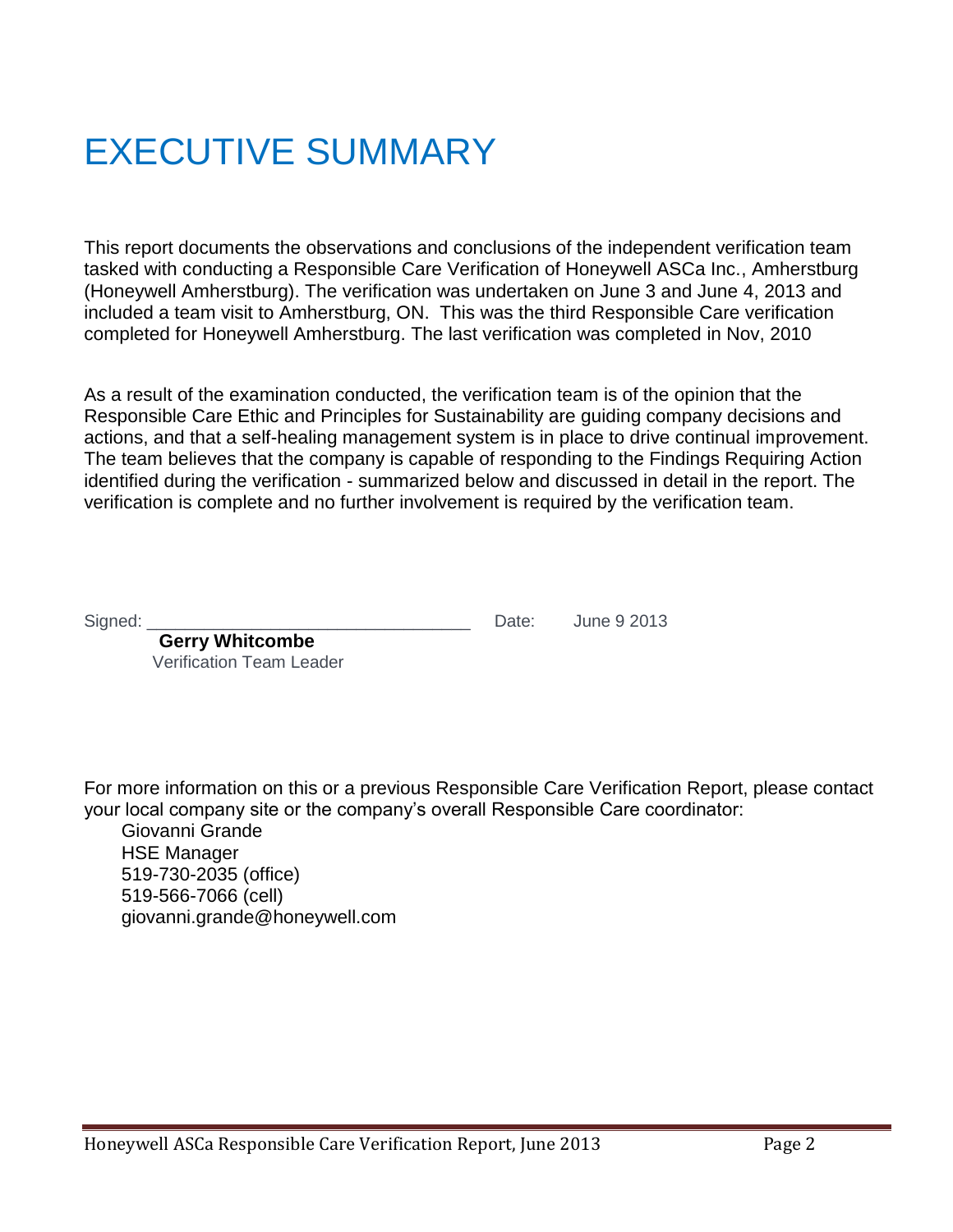## Summary of Verification Team Observations

#### Findings Requiring Action

1. [It is a finding requiring action that the company improve its processes and](#page-9-0)  [guideline/procedure\(s\) governing the storage of hazardous laboratory chemicals related to](#page-9-0)  [their incompatibilities...........................................................................................](#page-9-0) 10

#### Improvement Opportunities

- 1. There is an improvement opportunity in future emergency drills to include constructive community feedback in a structured process with clear expectations of roles. ... 11
- 2. There is an improvement opportunity to map all Stewardship Code codes (using the Stewardship Guide) to corporate processes for purposes of continuous improvement (influencing corporate processes) and to be able to catch future possible dilution of these processes in respect of Canadian Responsible Care requirements.................... 13
- 3. There is an improvement opportunity to create a Terms of Reference document for the CAP to include areas of responsibility such as CIAC's requirements for the community dialogue process to select the community member for the verifications. ............ 15
- 4. There is an improvement opportunity for the company to incorporate CAP critique of possible communications from the company to the community. ......................... 15
- 5. There is an improvement opportunity to modify the management team structure and mandate to take a more active, visible role in managing Responsible Care....... 16
- 6. There is an improvement opportunity to create a master control document listing all scheduled document revisions and the status of each........................................ 17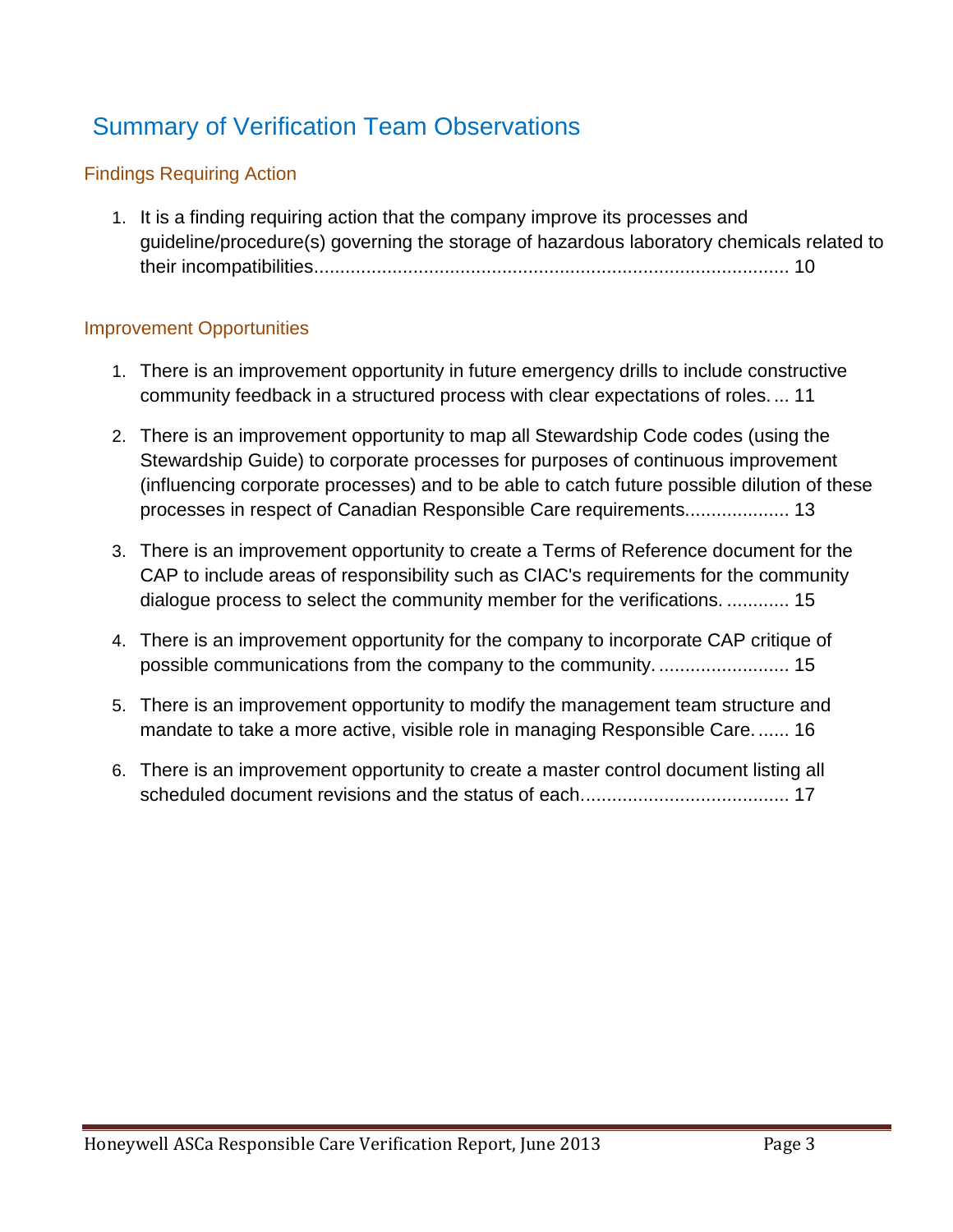#### Work in Progress

1. [The company effort to work with corporate service providers to formally include](#page-11-0) local [performance assessments of third parties \(notably waste haulers/processers\) is a work in](#page-11-0)  [progress. This process can be adapted to include pre-vetting of contractors.](#page-11-0) ... 12

#### Successful Practices

- 1. [The team views as a successful practice the company's effort to develop emergency plan](#page-10-0)  [test scenarios that include events designed to test all participating emergency responders.](#page-10-0)  [The company's most recent test is an example of the success of this effort.......](#page-10-0) 11
- 2. [The review of all operating procedures on a yearly basis is a successful practice.17](#page-16-0)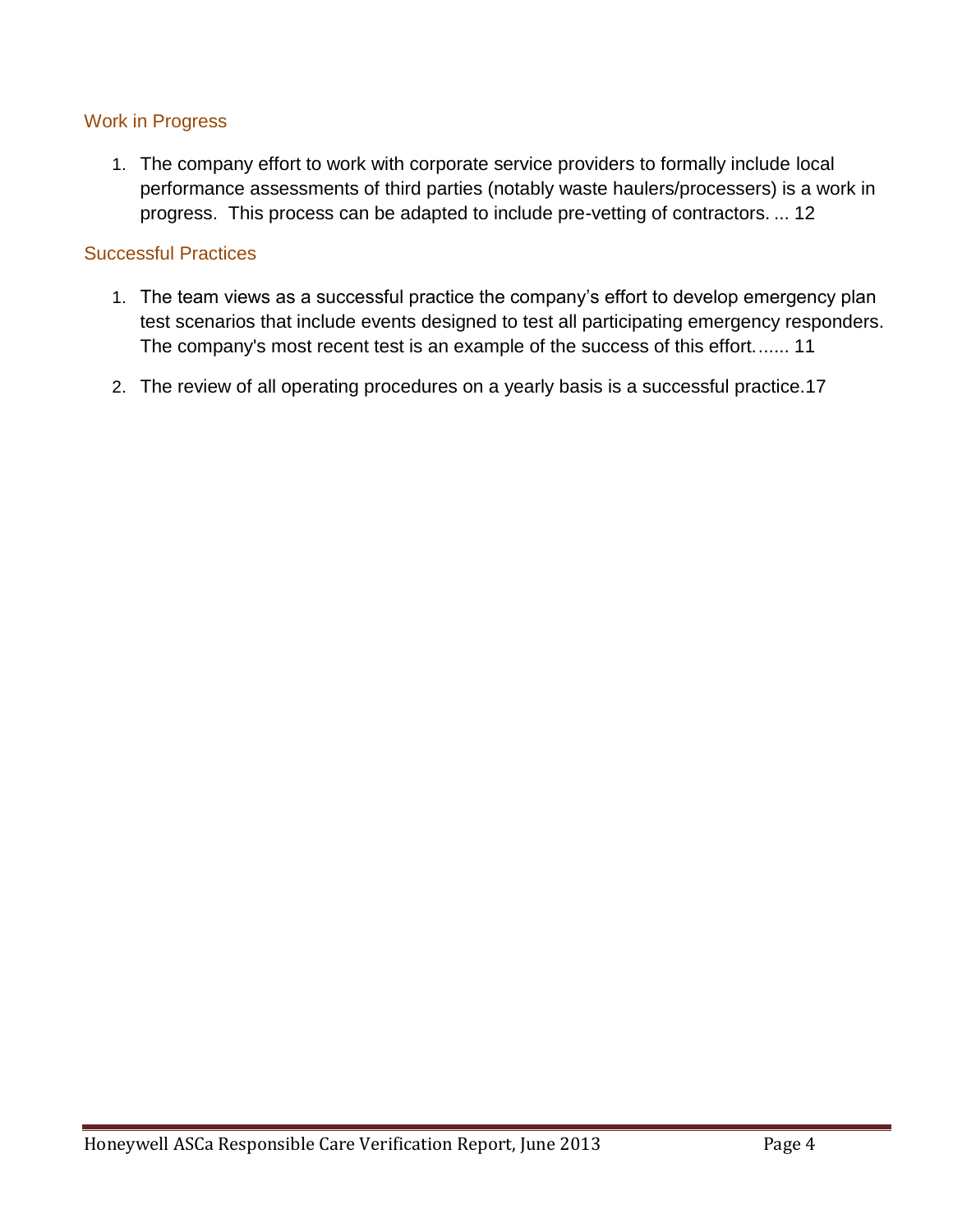## 1. Introduction

## 1.1 About Responsible Care Verification

As a member of the Chemistry Industry Association of Canada (CIAC), the most senior executive responsible for Honeywell Amherstburg's operations in Canada attests annually to CIAC and its peers that the company's operations conform to the expectations contained in the Responsible Care Commitments and are guided by Responsible Care Ethic and Principles for Sustainability.

#### *The Responsible Care® Ethic and Principles for Sustainability*

*We dedicate ourselves, our technology and our business practices to sustainability - the betterment of society, the environment and the economy. The principles of Responsible Care® are key to our business success, and compel us to:*

- work for the improvement of people's lives and the environment, while striving to do no harm;
- be accountable and responsive to the public, especially our local communities, who have the right to understand the risks and benefits of what we do;
- take preventative action to protect health and the environment;
- innovate for safer products and processes that conserve resources and provide enhanced value;
- engage with our business partners to ensure the stewardship and security of our products, services and raw materials throughout their life-cycles;
- understand and meet expectations for social responsibility;
- work with all stakeholders for public policy and standards that enhance sustainability, act to advance legal requirements and meet or exceed their letter and spirit;
- promote awareness of Responsible Care, and inspire others to commit to these principles.

As an element of this commitment to Responsible Care, Honeywell Amherstburg must, every three years, participate in an external verification intended to:

- Provide the Executive Contact with an external perspective when assessing if the company is indeed meeting the intent of the Responsible Care Commitments, along with advice on areas that may require attention;
- Identify opportunities for assisting the company when benchmarking its own practices and performance against those of its peers, thus supporting continual improvement;
- Contribute to the credibility of Responsible Care amongst company personnel and stakeholders, as well as the stakeholders of the broader industry;
- Identify successful company practices that can be promoted to peers in the CIAC membership; and
- Support the identification of areas of common weakness so that collective tools and guidance can be developed to improve performance in those areas across the CIAC membership.

Verification is conducted according to a common protocol, developed by the association's members and others, including several critics of the chemical industry. The verification is conducted by a team consisting of: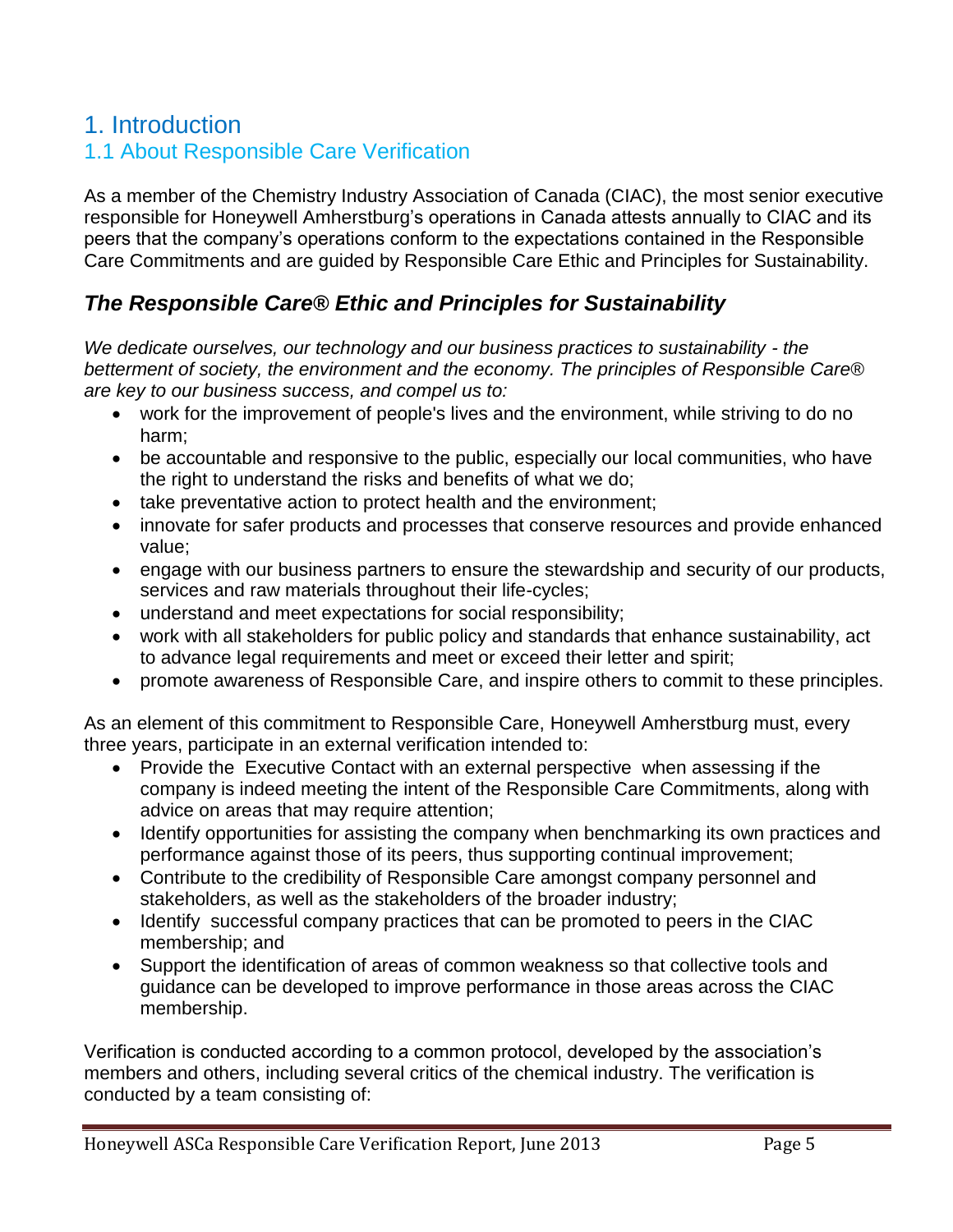- Knowledgeable industry experts with experience in Responsible Care;
- A representative of the public at large (usually with a public interest background and with experience in Responsible Care gained from serving on the CIAC's National Advisory Panel) and
- One or more representatives of the local communities where the company's facilities are located.

Once completed, the Verification Report is made publicly available through the CIAC website (www.canadianchemsitry.ca). Honeywell Amherstburg is also expected to share the report with interested persons in its communities and other stakeholders as part of its ongoing dialogue processes.

Additional information on Responsible Care and/or the verification process can be found at the CIAC website www.canadianchemistry.ca, or by contacting the Responsible Care staff at CIAC at glaurin@canadianchemistry.ca or (613)292-8663 extension 233.

## 1.2 About Honeywell Amherstburg

The Honeywell ASCa Inc. (Honeywell Amherstburg) facility is located on the site of the former AlliedSignal facility in Amherstburg ON. This facility manufactures hydrofluoric acid that is used in the manufacture of fluorocarbons and fluoropolymers, in nuclear fuel production and in the manufacture of stainless steel and titanium.

The Amherstburg facility is part of the Performance Materials and Technologies (PMT) division which is in turn part of Honeywell International. Hydrofluoric acid from the Amherstburg facility is shipped to customers throughout North America using a fleet of company owned dedicated trailers with employee drivers as well as by rail.

There are four company divisions – Automation Control Systems, Aerospace, Performance Materials and Technologies and Transportation Systems.

The parent division, Performance Materials and Technology, is committed to Responsible Care and is a member of the American Chemistry Council (ACC).

Website:

http://www51.honeywell.com/sm/about-us/ourvalues-details/responsecare.html?c=13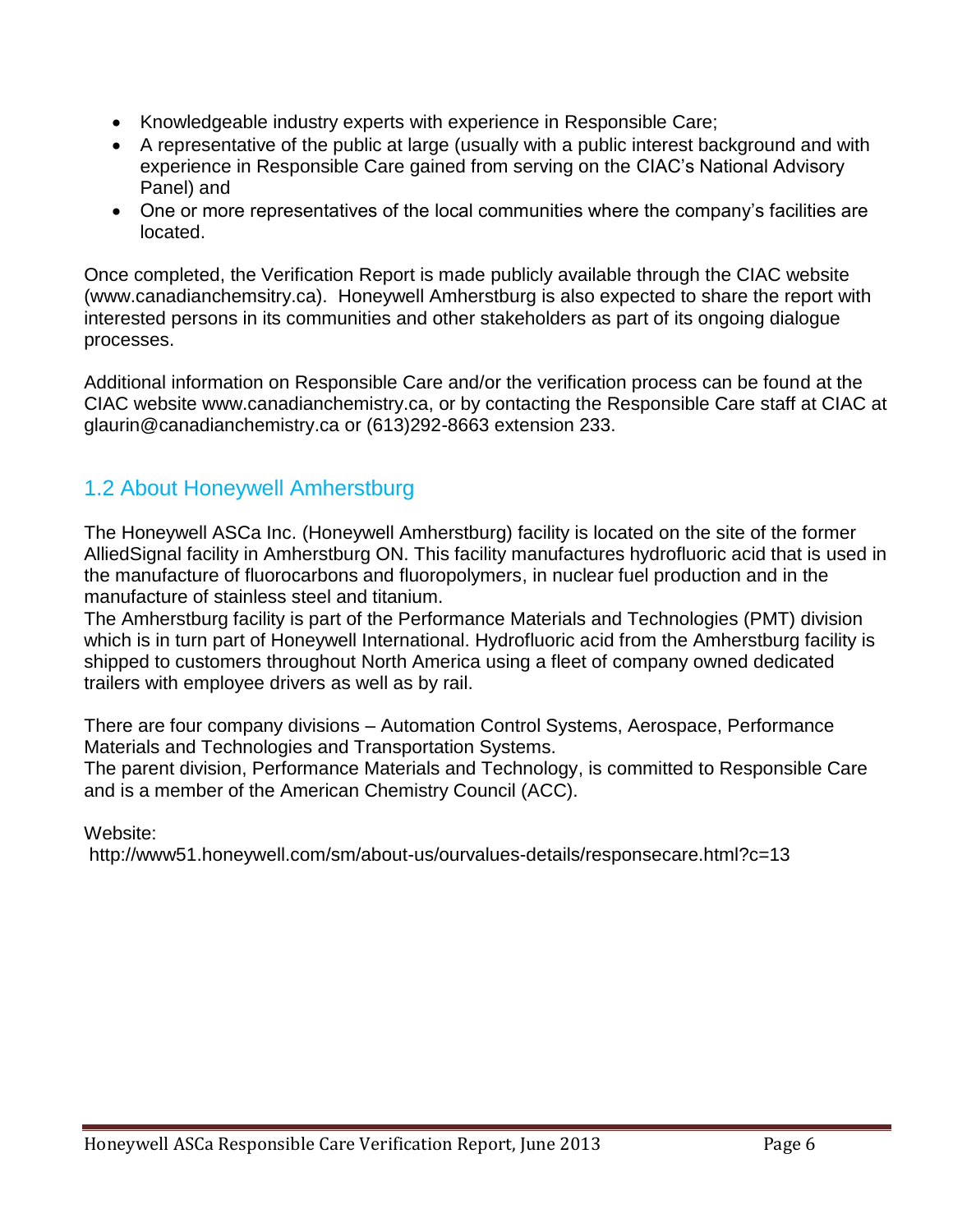## 1.3 About This Verification

The verification of Honeywell ASCa Inc., Amherstburg (Honeywell Amherstburg) was conducted on June 3 and June 4, 2013 and included a team visit to Amherstburg, ON. During the course of the verification, the team had the opportunity to interact with a range of company personnel, as well as stakeholders external to the company. Attachment 2 contains a list of those individuals interviewed and their affiliations.

This was the third Responsible Care verification completed for Honeywell Amherstburg. The last verification was completed on Nov, 2010

The verification team was comprised of the following individuals.

| Name                   | Affiliation                     | Representing                 |
|------------------------|---------------------------------|------------------------------|
| <b>Gerry Whitcombe</b> | <b>CIAC Verifier</b>            | Industry (team leader)       |
| Kris Lee               | <b>CIAC Verifier</b>            | Public-At-Large              |
| <b>Aline Hilton</b>    | <b>Local Community Verifier</b> | <b>Amherstburg Community</b> |
| Debbie Krukowski       | <b>CIAC Observer</b>            | Public-At-Large              |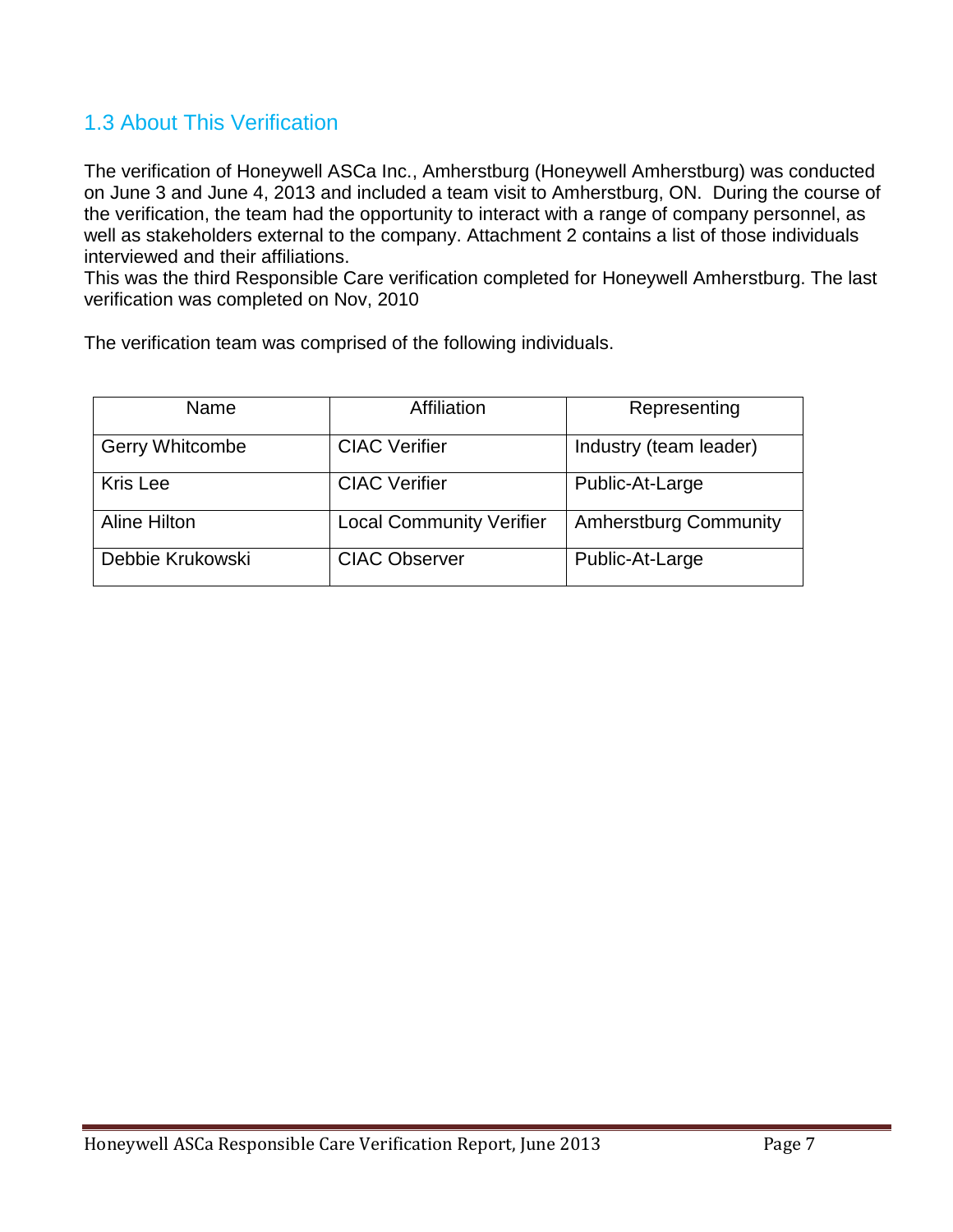## 2. Team Observations Concerning the Responsible Care Commitments (Codes and benchmark and Collective Expectations)

During the verification of Honeywell Amherstburg, the verification team looked for evidence that the company was addressing the expectations documented in the Responsible Care Commitments (152 code elements plus 28 benchmark and collective expectations). While considering all aspects of the Responsible Care Commitments during the verification, the team placed an emphasis on conducting a more in-depth examination of certain company aspects identified by the company or the team. These were related to an understanding of how the Honeywell Amherstburg site is able to identify the differences between expectations of Honeywell Corporate, ACC and CIAC Responsible Care requirements and how it fulfills those commitments.

In communicating its observations, the verification team will make repeated reference to the following categories of observations:

1. **Findings Requiring Action** document instances where the verification team observes specific company actions (or the absence of company actions) which are inconsistent with the detailed codes and benchmark and collective expectations contained in the Responsible Care Commitments. Where possible, the verification team will communicate, based on their experience and judgment, why it is inconsistent and how the observation relates back to a possible gap in the expected management system and / or the ethic and principles underpinning company actions. The team may also provide advice on how the situation might be responded to.

2. **Works in Progress** document instances where the verification team has observed the company self-initiating actions in response to identified gaps and deficiency arising from other internal or external audit and review activities, or where the company has self-initiated important improvement opportunities.

3. **Successful Practices** document instances where the team believes the company has taken actions that strongly support sustained excellence in performance, and which should be communicated throughout the CIAC membership.

4. **Improvement opportunities** identify instances where the verification team has observed company actions and decision making as being largely consistent with the expectations detailed in the Responsible Care Commitments, but for which the team is of the opinion that the company could support further improvement by considering alternate or additional benchmarks when undertaking its planning and decision making.

The verification team's observations of how the company has addressed the Responsible Care Commitments are as follows: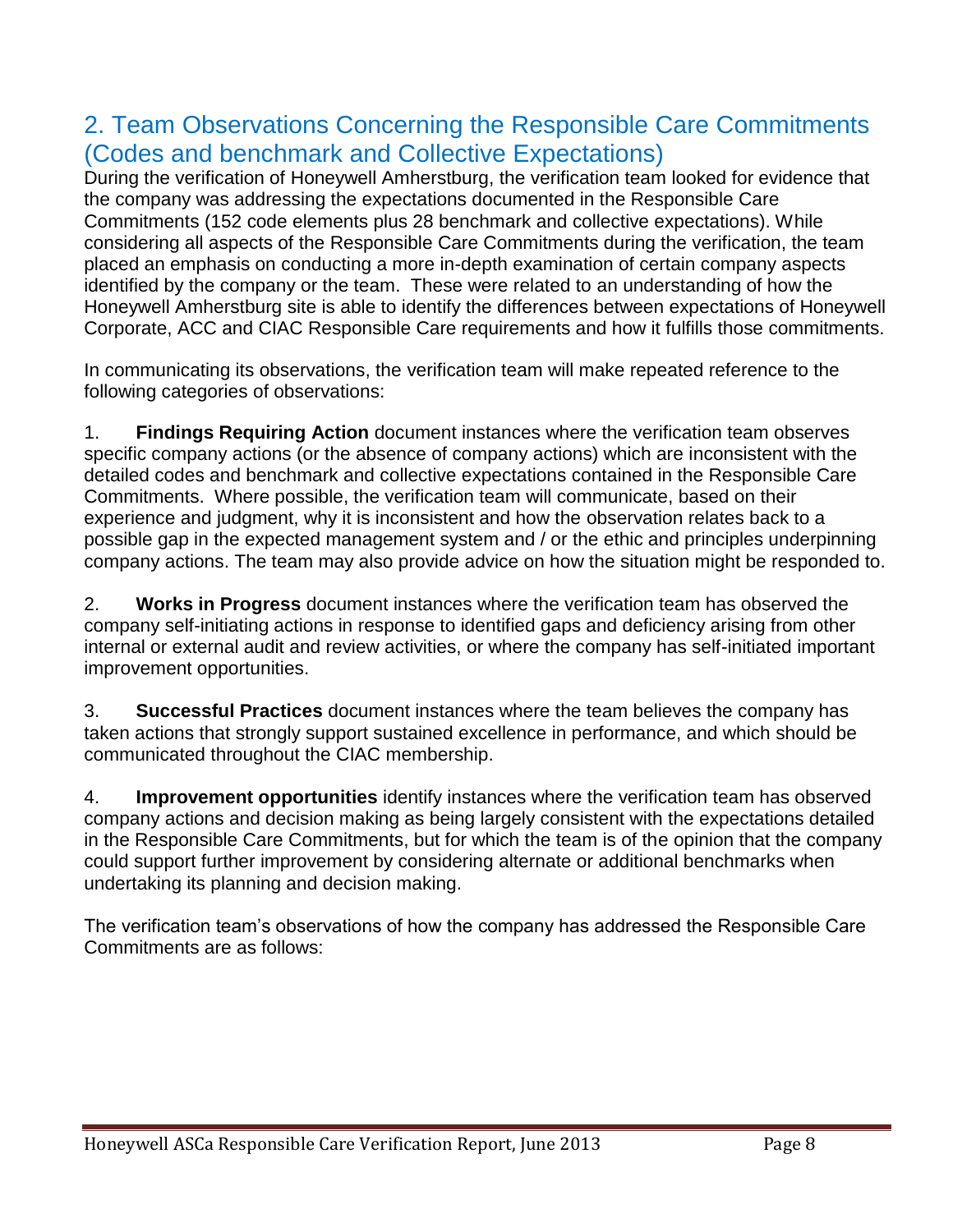## 2.1 Team Observations Concerning Operations Code

#### **2.1.1 Design and Construction of Facilities and Equipment**

New design and construction is covered by a corporate capital projects process that has three levels of applicability depending on project cost. All site new design is covered by the site's Management of Change process (MOC) (SOP-PSM-MOC-01) and Design and Quality Review (DQR) (SOP-PSM-DQR-01) process.

This area is well covered by corporate processes, however, code awareness and understanding by site responsible persons is low. An opportunity in the management system section of this report has been written to cover this observation.

The company meets Responsible Care code implementation expectations for this area.

#### **2.1.2 Operations Activities**

The company sufficiently meets Responsible Care code implementation expectations for this code area. Specific observations are given below.

#### **a. General Considerations**

The company applies the principles of U.S. Occupational Safety and Health Administration (OSHA) Process Safety Management of Highly Hazardous Chemicals (PSM) (29 CFR 1919.119) to all areas of their facility. These require process hazard analysis (PHA) to be conducted on areas handling highly hazardous materials but the company has extended that to include all operating areas. As a result non-hazardous as well as hazardous areas are scheduled for PHA's every 5 years.

In addition the company's comprehensive audit process (Self-Assessment Tool - SAT) is conducted every year, with two years of internal assessment and the third year being conducted by company auditors external to the site.

All changes are implemented utilizing the aforementioned MOC and DQR processes. The team is of the opinion that this approach will adequately direct the company to the proper level of procedural controls for responsible operation of their facilities.

#### **b. Laboratory Practice**

The company generally has documented procedures covering code requirements, however, the team observed a weakness related to procedures for chemical storage and has presented a related finding in section 2.1.3 a) Occupational Health and Safety.

#### **c. Transportation and Physical Distribution**

The company maintains a fleet of tractor/trailers used exclusively in the haulage of its HF product. The fleet is very well maintained and the employee/drivers are well trained.

#### **d. Maintenance**

.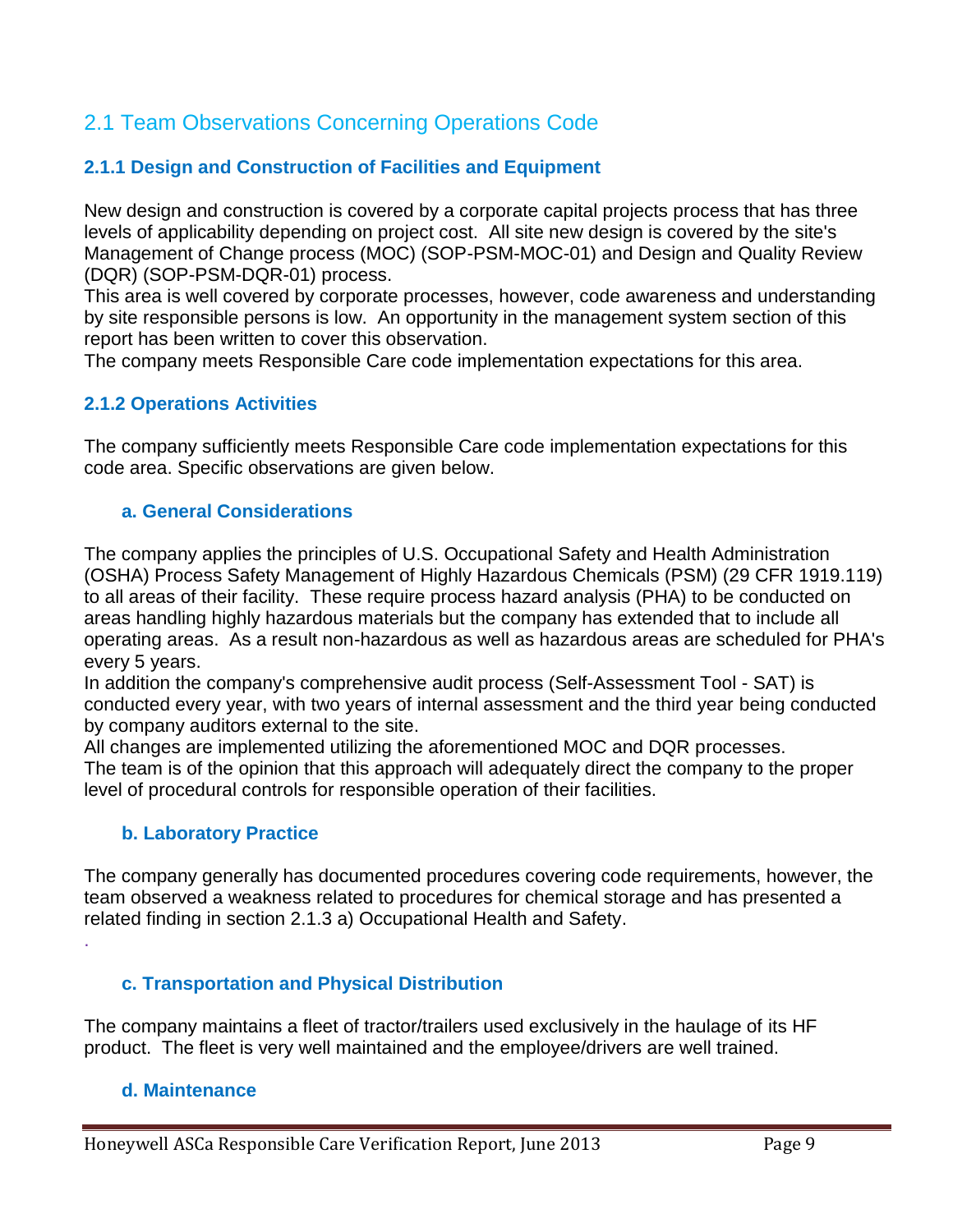The company has a program called 'Maintenance Excellence' that manages all maintenance activities. In addition, all changes are covered by the MOC and DQR processes. All codes are adequately covered by the company's processes.

#### **2.1.3 Safety and Security**

.

The team is of the opinion that the company fully meets Responsible Care code implementation expectations for this code area. Specific observations are given below.

#### **a. Occupational Health and Safety**

The company has a full suite of operating procedures covering occupational health and safety. The company's corporate parent categorizes performance using a Gold-Silver-Bronze (and other) ranking. Currently Amherstburg is in the upper 70% of its comparison group putting it in the bronze category. Compared with their CIAC SHARE peer group they are currently better than the group average and in general, moving lower (improving).

The parent company is currently implementing a new company wide management system, the Honeywell Operating System (HOS) and the current structured safety program will be integrated into the new over-arching process while retaining its existing suite of excellent tools such as daily sequential functional meetings, emergency preparedness inspection forms, accident projection techniques. The company intention is to drive both ownership and accountability down to the process user level and advance sustainability via a systems based mindset.

The team observed inconsistencies from good laboratory practice (related to incompatibility) in the storage of laboratory chemicals. OP22 requires the company to have in place "a process to evaluate workplace health and safety hazards and implement suitable means to control such hazards…".

<span id="page-9-0"></span>It is a finding requiring action that the company improve its processes and guideline/procedure(s) governing the storage of hazardous laboratory chemicals related to their incompatibilities

#### **b. Process Safety Management**

The company uses a Process Safety Management (PSM) system to manage this critical area of Responsible Care. The system follows the requirements of U.S. OSHA PSM and has been slightly modified to work in Canada.

#### **c. Emergency Management**

The company has an extensive documented site emergency management plan covering many internal eventualities as well as possible external events such as local flooding, tornadoes and mishaps at the Fermi nuclear facility across the river from the facility. The plan has been tested in conjunction with local first responders and the most recent garnered high praise from the local police chief for the breadth of the scenario.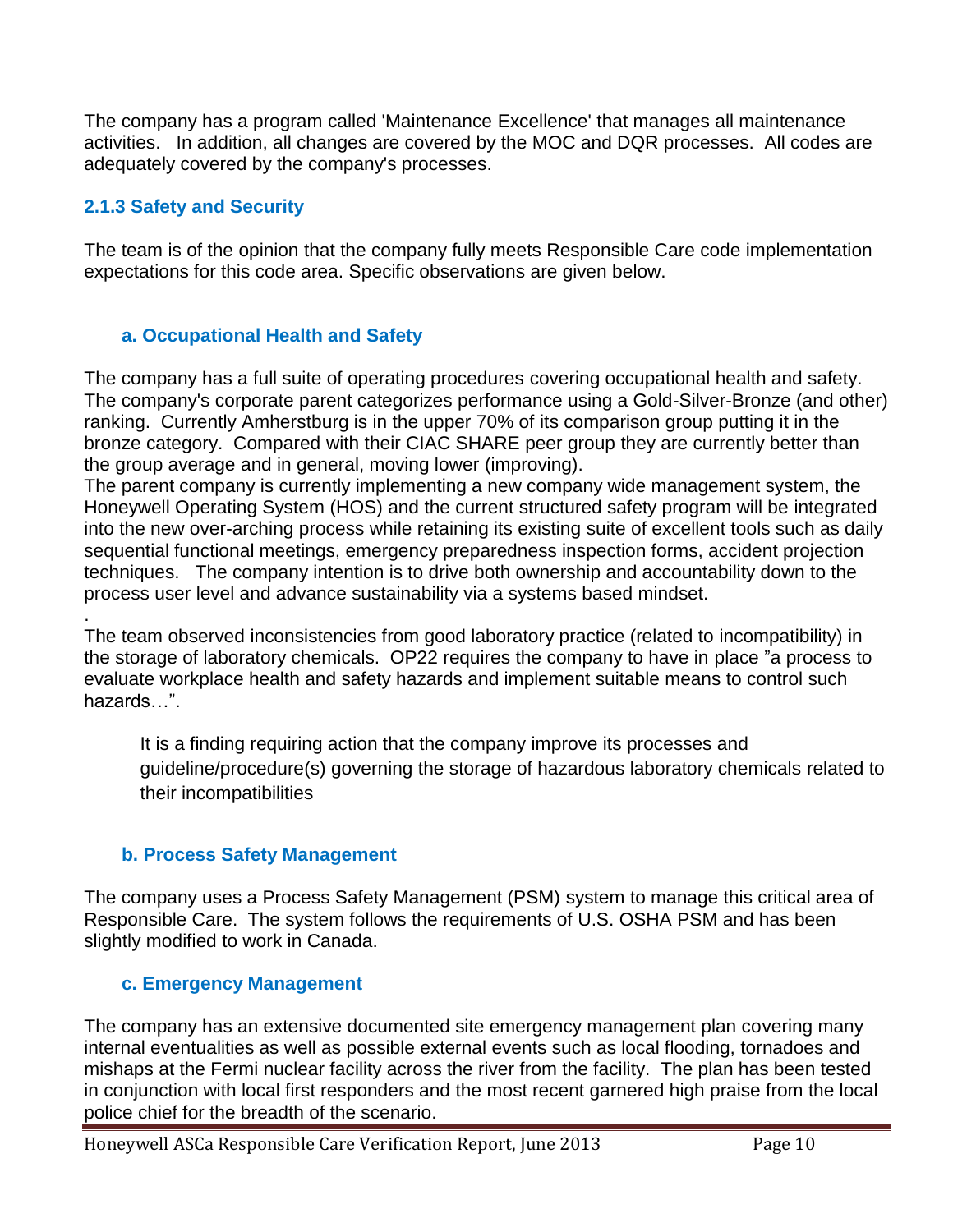<span id="page-10-0"></span>The team views as a successful practice the company's effort to develop emergency plan test scenarios that include events designed to test all participating emergency responders. The company's most recent test is an example of the success of this effort.

During that exercise community representatives were invited to observe the process. This is an excellent demonstration of transparency. In future events the company may wish to include community feedback.

There is an improvement opportunity in future emergency drills to include constructive community feedback in a structured process with clear expectations of roles.

The company had two significant events in 2010 which caused the site and transportation emergency plans to be invoked.

The first occurred in March of 2010 and involved a tire fire caused by a wheel bearing failure that resulted in the scorching of the rear portion of the trailer. The incident occurred along the eastbound portion of Highway 401 near St. Thomas Ontario. All emergency procedures that were the responsibility of the driver were performed successfully and local first responders were able to extinguish the fire within 10-15 minutes of calling 911. There was no loss of containment and for the first time ever, Transport Canada ordered a transfer of highly hazardous material on an unprotected major transportation route. The transfer was completed successfully with no environmental impact and the damaged trailer was removed from site and the highway reopened. Although there was impact from the closure of a major highway the response and recovery were textbook and caused no exposures to the public or environment.

The second occurred at the facility in November, 2010, when a leak occurred in a piece of process piping. The leak had only begun when detected and the emergency response was immediate. It took about an hour after detection to sound the all-clear. During the release water monitors were deployed to knock down the leaking gas which was contained within the boundaries of the monitors. There was no off-site impact of the release. After the event a root cause analysis identified a piping geometry/materials of construction problem which was subsequently corrected.

Both these events demonstrate that the emergency plans are well understood and executed by employees.

The company meets Responsible Care code implementation expectations for this area.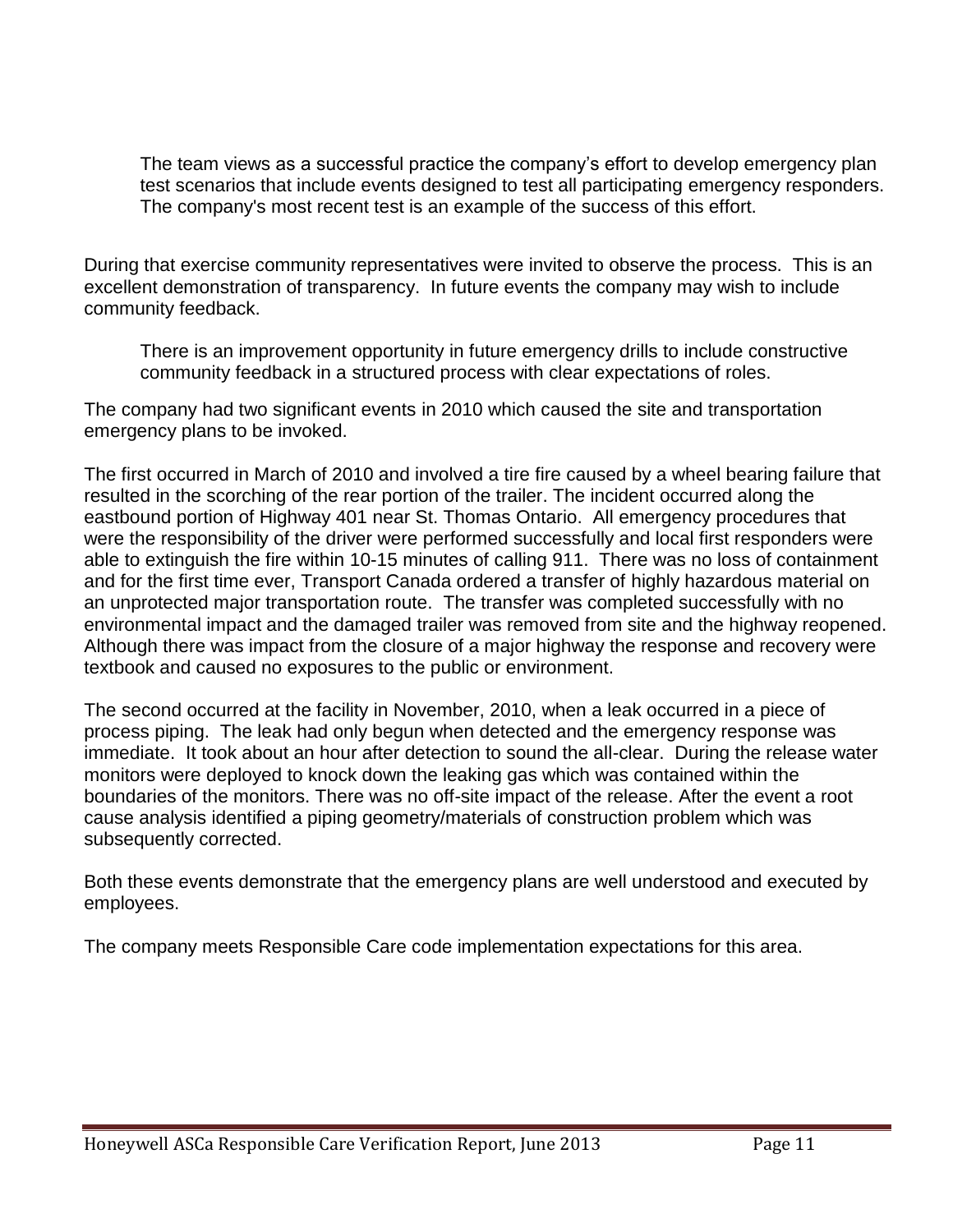#### **d. Malicious Intent**

The company has documented procedures to cover all aspects of this code area. This area is included in the testing of the emergency response plan and all areas are covered by the site SAT audit on an annual basis.

#### **e. Critical Infrastructure/Business Continuity**

The company has a comprehensive Business Continuity Plan that fully conforms to recent CIAC guidance on this topic.

#### **f. Incident Reporting and Investigation**

The company has a documented process (SOP-HSE-034) that governs this important area. It includes a broad definition of incidents and provides for follow up actions to be placed into the company's event tracking system. Some smaller incidents are placed into local databases. The process includes data analysis and examination for trending. A root cause process (SOP-HSE-073) is used for significant incidents.

#### **2.1.4 Environmental Protection**

The company meets Responsible Care code implementation expectations for this area. Specific observations are given below.

#### **a. Emissions and Waste Reduction**

Consideration of emission and waste reduction for the site is primarily handled within the MOC and DQR processes. An annual source assessment using their Emission Summary Dispersion Model (ESDM) is produced for the Ministry of the Environment and there is an annual TRA (Toxic Reduction Act) required review of five year plans for reduction, reuse, recycle or recovery.

#### **b. Handling, Treatment and Disposal of Wastes**

The company has documented procedures covering all aspects of this area (SOP-ENV-016, 017, 019; HSEMS407 and Groundwater Monitoring Program).

The company has made progress in influencing corporate departments responsible for assessing and procuring carrier services for production wastes and has recently confirmed that the facility can conduct their own assessment of carriers as part of corporate procedures.

<span id="page-11-0"></span>The company effort to work with corporate service providers to formally include local performance assessments of third parties (notably waste haulers/processers) is a work in progress. This process can be adapted to include pre-vetting of contractors.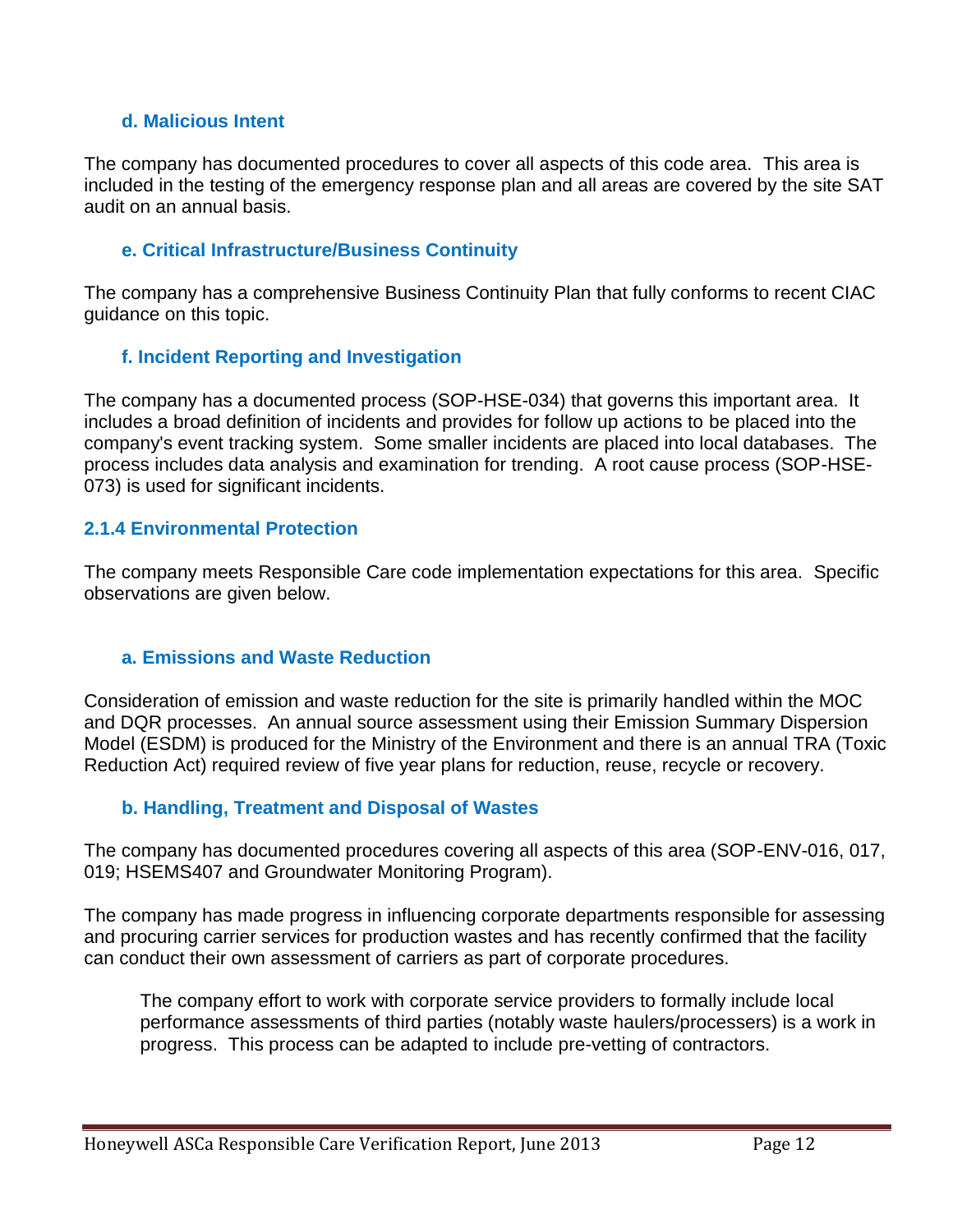#### **2.1.5 Resource Conservation**

The parent company has aggressive goals on resource conservation. Since 2004 the company has reduced greenhouse gas emissions by 30%, has increased its energy efficiency by 20% and beginning in 2013 is pursuing corporate goals for water use reduction.

The site participates in these efforts and there are local goals for 3R (reduce, reuse, recycle) related to water, waste generation and energy.

The team is of the opinion that this area is sufficiently implemented but also believes there is an opportunity for oversight management of this area by the RC Team. This opportunity is covered in the management system section of this report.

#### **2.1.6 Promotion of Responsible Care by Name**

The team observed that the company takes advantage of many opportunities to promote Responsible Care by name. They have made use of their Community Advisory Panel, community newsletters, various presentations and community talks among other means. The team did, however, find that not everyone (employees and security contractors) received or retained the Responsible Care message equally.

Given that this area is a never-ending challenge and that besides this section there are seven other code areas related to Responsible Care promotion the team is of the opinion that it would be to the company's advantage to create a focus area for this topic managed by the Responsible Care team. This opportunity is discussed in the management system section of this report.

## 2.2 Team Observations Concerning Stewardship Code

The company is served by parent company processes, conforming to the requirements of the American Chemistry Council's Responsible Care initiative, for most areas in the stewardship code. Because many of the activities covered by this code are not conducted in Canada (no R&D, no product carrier selection (company fleet), no product development etc.) there are limited opportunities for direct involvement with this segment of the product chain. Nevertheless, Responsible Care applies to company operations throughout the value chain and the company should be in a strong position to influence should the opportunity arise. The CIAC has just released its Stewardship Guide and a comparison between it and in-house processes is warranted.

There is an improvement opportunity to map all Stewardship Code codes (using the Stewardship Guide) to corporate processes for purposes of continuous improvement (influencing corporate processes) and to be able to catch future possible dilution of these processes in respect of Canadian Responsible Care requirements.

The team is of the opinion that this area needs some attention to fully meet Responsible Care code implementation expectations.

#### **2.2.1 Expectations of Companies**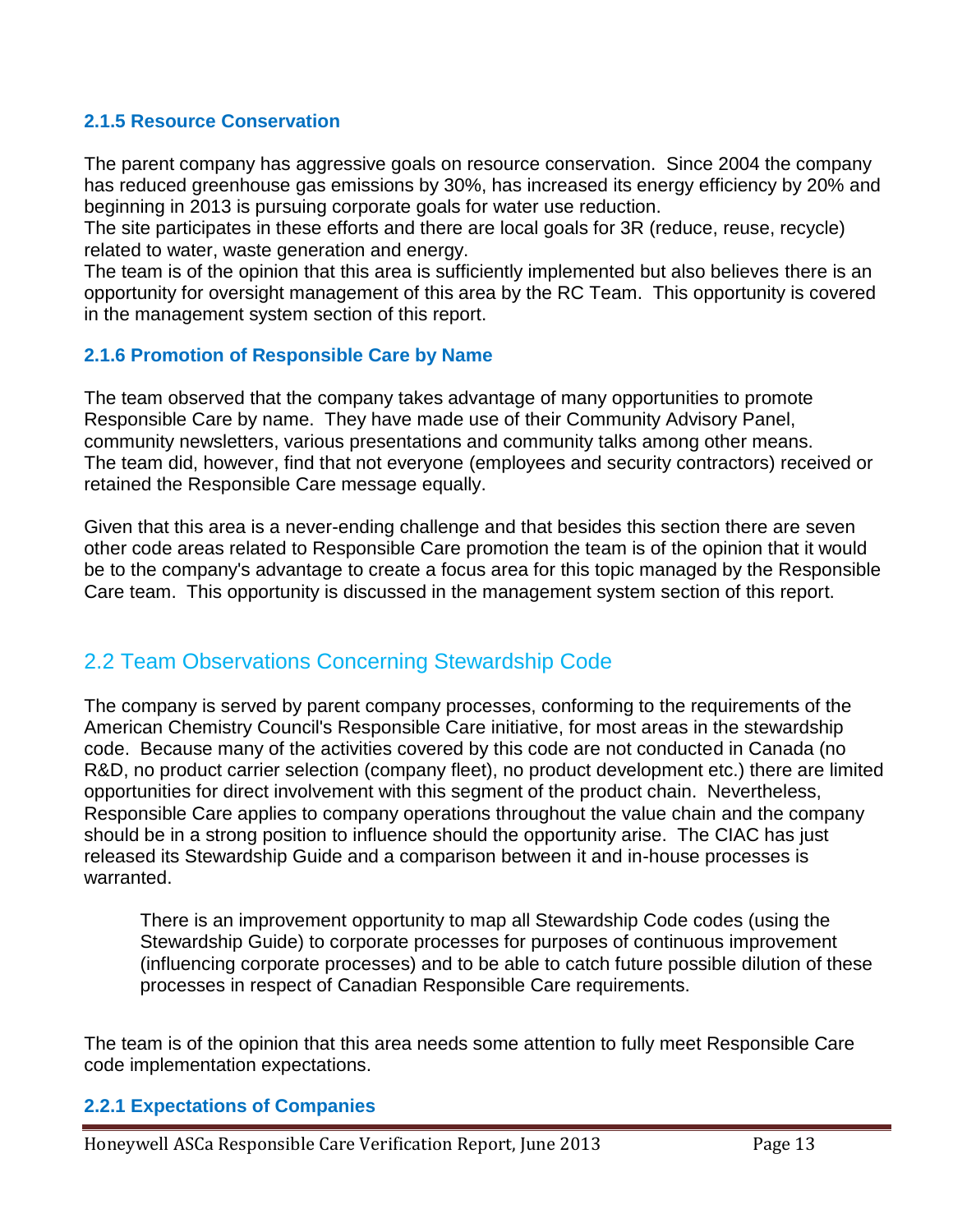#### **a. Research and Development (R&D) Expectations (85-92)**

The company does not conduct R&D at the facility and has not done a detailed review of this section. However, this area is guided by a corporate phase-gate (Design Quality Review (DQR), a component to the Management of Change process (MOC)) designed to meet stringent local requirements. Nevertheless there should be a mapping of this process opposite CIAC guidance (see above) prior to any consideration of research being done at the facility.

#### **b. Expectations Beyond R&D (93-114)**

This area is almost exclusively handled by corporate services (product development, sales, marketing, technical services etc.) and the (Canadian) company has very little direct control. There are processes in place which conform to the American Chemistry Council's (ACC) Responsible Care initiative.

The team is of the opinion that the company should seek a representative from (for instance) the technical services area to sit on the company's Responsible Care team. This is discussed in the management system section of the report.

#### **2.2.2 Expectations with Respect to Other Parties**

This area is the purview of various corporate services and as such there are limited opportunities for direct involvement. Nevertheless, pre-vetting and post-performance assessments by plant personnel of contracted services are permissible and in the context of the opportunity given above (mapping using the Stewardship Guide) initiatives in this area are desirable. During team interviews one area discussed was in relation to the enhancement of waste handler carrierassessments, another was related to pre-vetting carriers (using the Motor Carrier Evaluation) to be able to provide the names of carriers into the selection process. (A work in progress is discussed in section 2.1.4b.)

## 2.3 Team Observations Concerning Accountability Code

The company has excellent processes supporting the Accountability Code and fully meets Responsible Care code implementation expectations.

#### **2.3.1 Operating Site Communities**

The company has developed excellent processes to dialogue with their community and very positive feedback was obtained from the company's Community Advisory Panel (CAP). The process is well documented (SOP-RC-001, 002; PMTHSE731) and up to date.

It is the team's opinion that the CAP is ready and willing to participate in defining more structure to their organization and also that the CAP would be an excellent resource to vet certain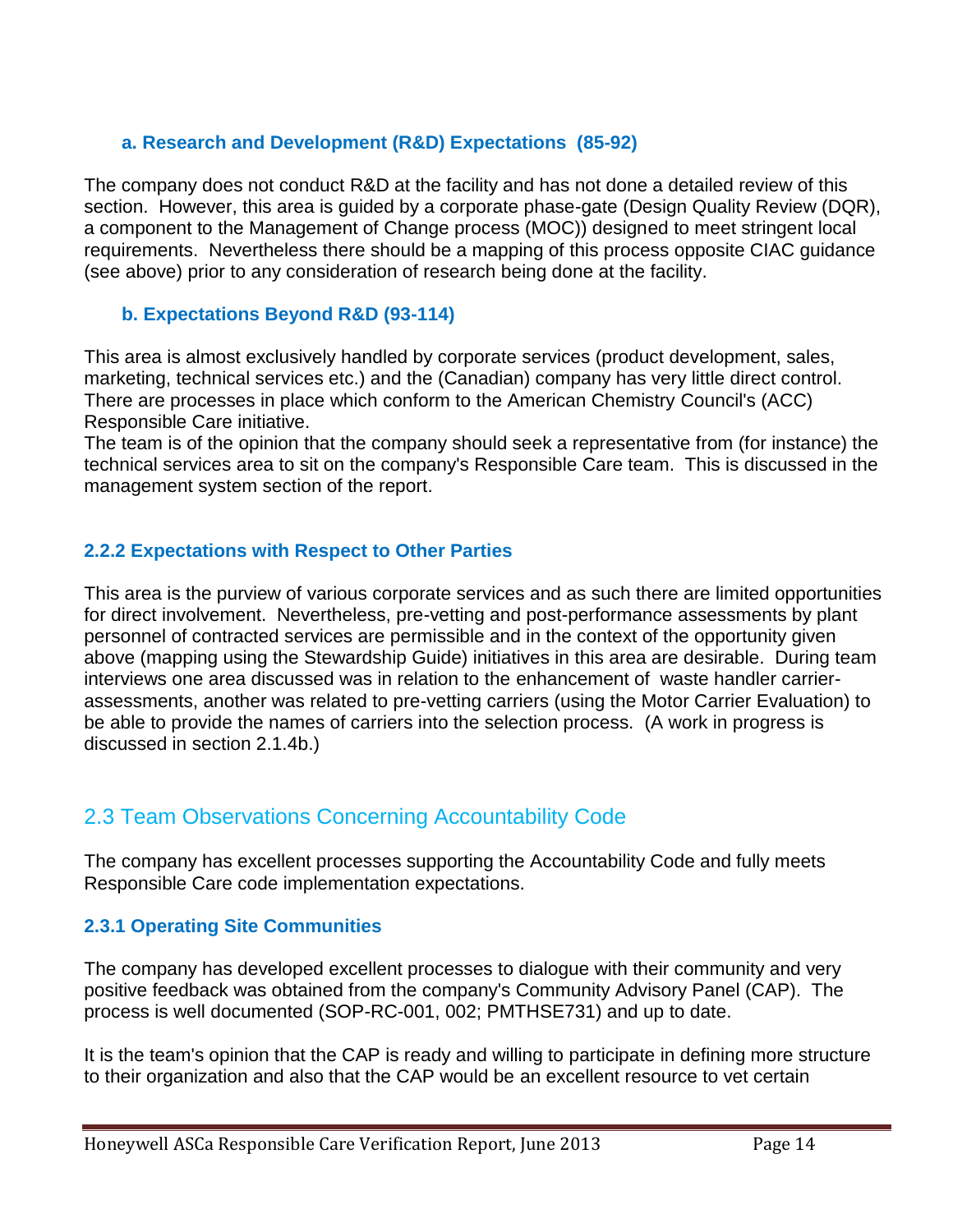community communications.

There is an improvement opportunity to create a Terms of Reference document for the CAP to include areas of responsibility such as CIAC's requirements for the community dialogue process to select the community member for the verifications.

There is an improvement opportunity for the company to incorporate CAP critique of possible communications from the company to the community.

The selection of the community representative for this verification did not proceed as effectively as expected by CIAC standards and the team encourages the company to review the protocol well in advance of the next verification to optimize full use of the diverse resources of the CAP members.

#### **2.3.2 Other Stakeholders**

The company has met with Municipal officials on a recurring basis to address buffer zone policies. Any encroachment of incompatible land use is immediately addressed through the appropriate municipal official, the proponents and Councillors.

The company regularly attends TransCAER meetings, participates in drills and acts as the lead in a regional drill for Essex County. They also work with the Environmental Alliance Committee through the CAW (Canadian Auto Workers), involved in the Detroit River cleanup.

## 3. Team Observations on the Company Management System

It is a requirement of Responsible Care that companies have a documented, self-healing management system or systems capable of identifying and responding to deficiencies and otherwise supporting continual improvement across all company business units, functions, and sites and as a framework for implementing the Responsible Care Commitments. The verification team studied Honeywell Amherstburg's management system(s) and compared and contrasted the attributes of that system(s) to those of a self-healing overall management system as discussed in the CIAC Management System Guide. The verification team's related observations to the company management system(s) are as follows:

The company operates under the Honeywell Operating System (HOS) which has not completely replaced their previous system. They are registered to ISO 9001 and in the US their corporate parent is registered under ACC's RC14001. In addition they have developed a Responsible Care Management System to meet their requirements under CIAC Responsible Care. The system is documented and roles have been described.

The company's overall management system is sound, but they do not actively manage Responsible Care. By this we mean that code requirements are believed to be contained within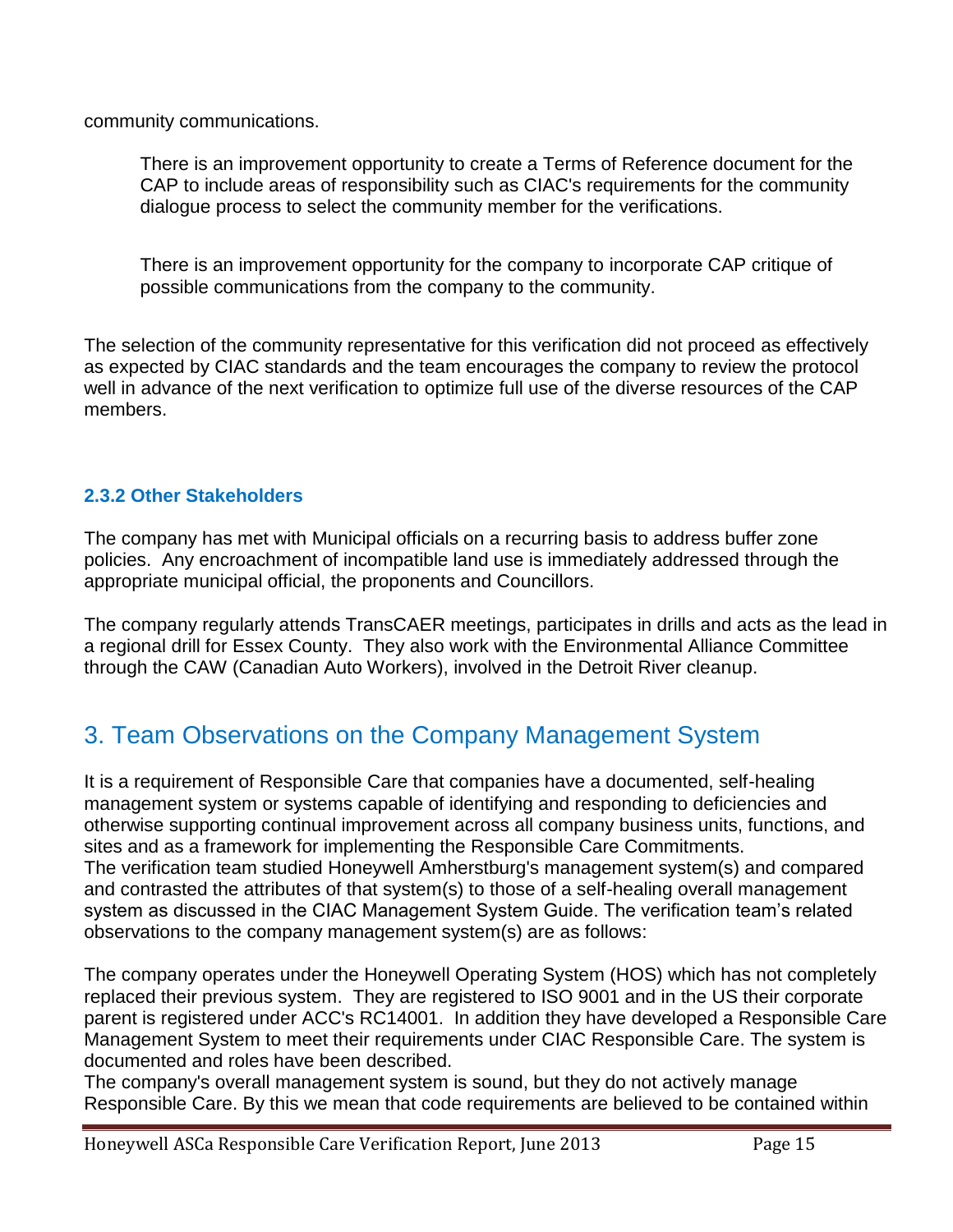the HOS and that code recognition and understanding by the identified code experts is not high. The weakness that we see in the management system relates to sustainability and self-discovery of code erosion or dilution. Suggestions for improvement are given in the Plan-Do-Check-Act sections below.

## 3.1 Observations on the PLAN Step

During the PLAN Step of the management system, the company decides what the goals of the company are and how they will be met. In determining those goals, it is expected the company will look inward, across its operations, but will also look outward, considering the expectations of: stakeholders; regulatory requirements; relevant CIAC Responsible Care Commitments and supporting tools; and other industry benchmarks.

In considering the PLAN Step of Honeywell Amherstburg's management system, the verification team observed the following:

The company has effective planning processes in place for its corporate management system leading to goals and targets being aligned with corporate directives. However, planning for CIAC Responsible Care should be part of this process as well. In the planning stage (for the implementation of Responsible Care) the type of system to be implemented should be defined, the responsibilities and accountabilities of code experts should be defined and the organizational structure for the overall management system should be determined. The decisions made here are implemented during the Do phase.

## 3.2 Observations on the DO Step

During the Do Step in the management system, the company converts the decisions of the PLAN Step into action and ensures awareness and understanding by all involved. It is expected that the company will implement an organizational structure, assign responsibilities to appropriate personnel, supply sufficient training and resources to execute planned actions and develop and document standards, procedures and programs, as applicable.

In considering the DO Step of Honeywell Amherstburg's management system, the verification team observed the following:

The company is well organized from the perspective of its HOS with respect to policies, standards and procedures. However, the team feels that opportunities exist to bring the management of Responsible Care into existing structures to better distribute the workload and to collectively make progress towards identified focus areas.

There is an improvement opportunity to modify the management team structure and mandate to take a more active, visible role in managing Responsible Care.

Some suggestions are:

 reconfigure the company's management team meeting schedule to include four meetings per year where the focus is on CIAC Responsible Care matters. These meeting should include all members identified in the Responsible Care Organization document (Section 4) - this would mean the addition of those responsible for Stewardship Code elements.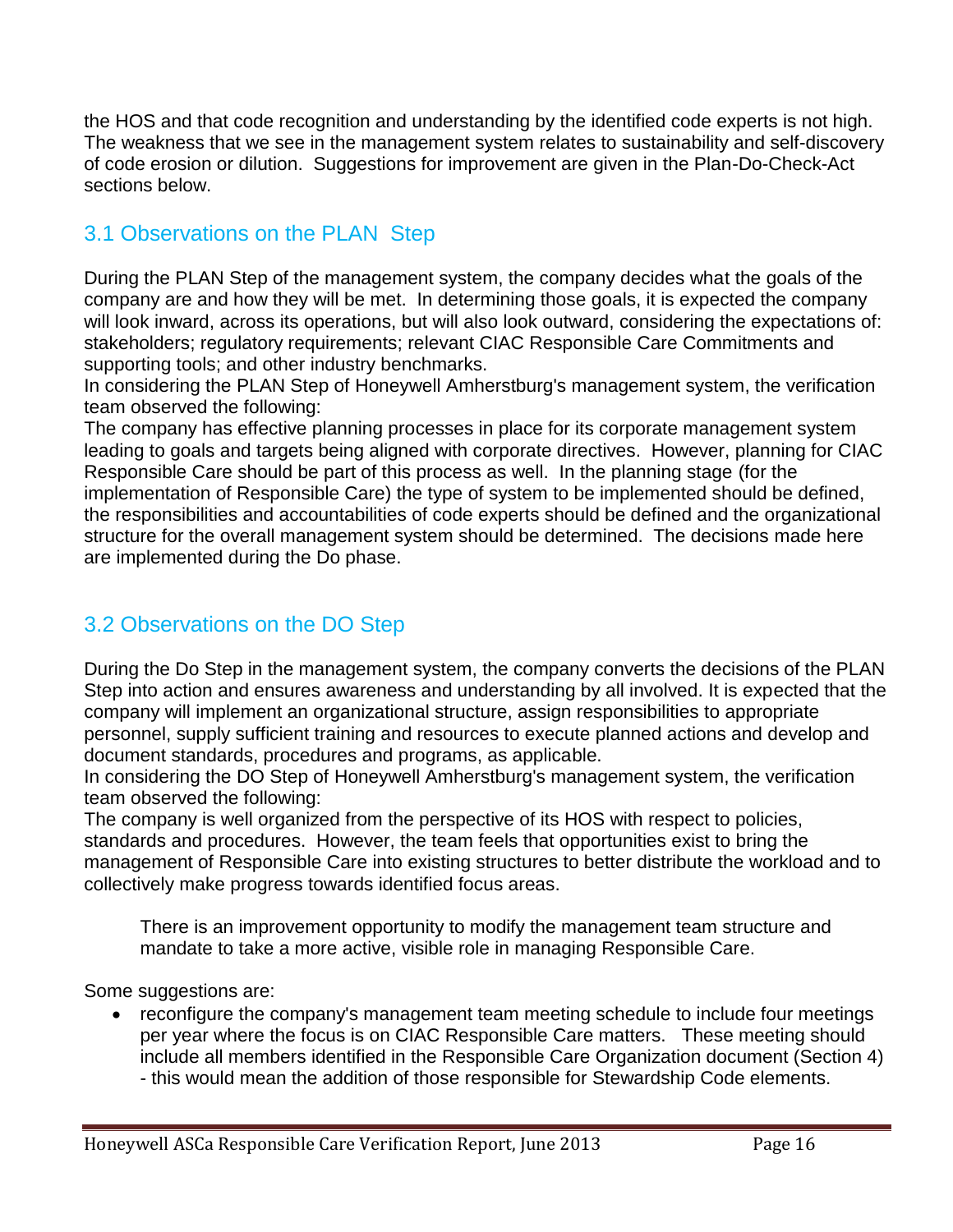- in the Section 4 document, ensure that all areas of Responsible Care are defined and that it is clear that each identified position is responsible for understanding the codes for that area and be responsible for a gap assessment of the codes related to applicable company processes.
- use this structure to collect information to allow the signing executive to complete the annual attestation exercise (Check and Act below).
- use the Responsible Care Team to manage 'focus' areas where collective management will likely bring synergies to difficult to manage areas (Plan above). Initial candidates for these areas would be 'Promotion of Responsible Care by Name', 'Expectation of Companies with Respect to Other Parties' and 'Resource Conservation'.
- ensure the gap analysis/matrix document clearly outlines which company processes meet the requirements and the intent of each code.
- use this structure to organize for subsequent Responsible Care Verifications (Plan above).

## 3.3 Observations on the CHECK Step

During the CHECK Step in the management system, actions carried out in the DO Step are assessed to determine if they are actually being carried out according to plan, and whether they are achieving the desired outcomes and delivering continual improvement. Here, the overall management system and components will be reviewed along with employee competences for assigned responsibilities, internal and external audits will be undertaken, incidents will be assessed to identify root causes, and performance measurement will be conducted and reviewed.

In considering the Check Step of Honeywell Amherstburg's management system, the verification team observed the following:

The company's Self-Assessment Tool (SAT) audit process is comprehensive and independent and meets all Responsible Care implementation expectations. It involves a three year cycle, the first two being internal self-assessments and in the third an external (to the facility) audit. As part of the SAT all documents are reviewed on a yearly basis. While being clearly above the norm the team felt an opportunity related to the management of the review process was appropriate.

<span id="page-16-0"></span>The review of all operating procedures on a yearly basis is a successful practice.

There is an improvement opportunity to create a master control document listing all scheduled document revisions and the status of each.

#### 3.4 Observations on the ACT Step

During the ACT Step in the management system, the company translates the results of the CHECK Step into corrective actions for improvement. This includes revisiting the PLAN Step to decide whether changes are need to the company's stated goals or action plans, policies and procedures for achieving those goals. Considerations when examining the Act Step include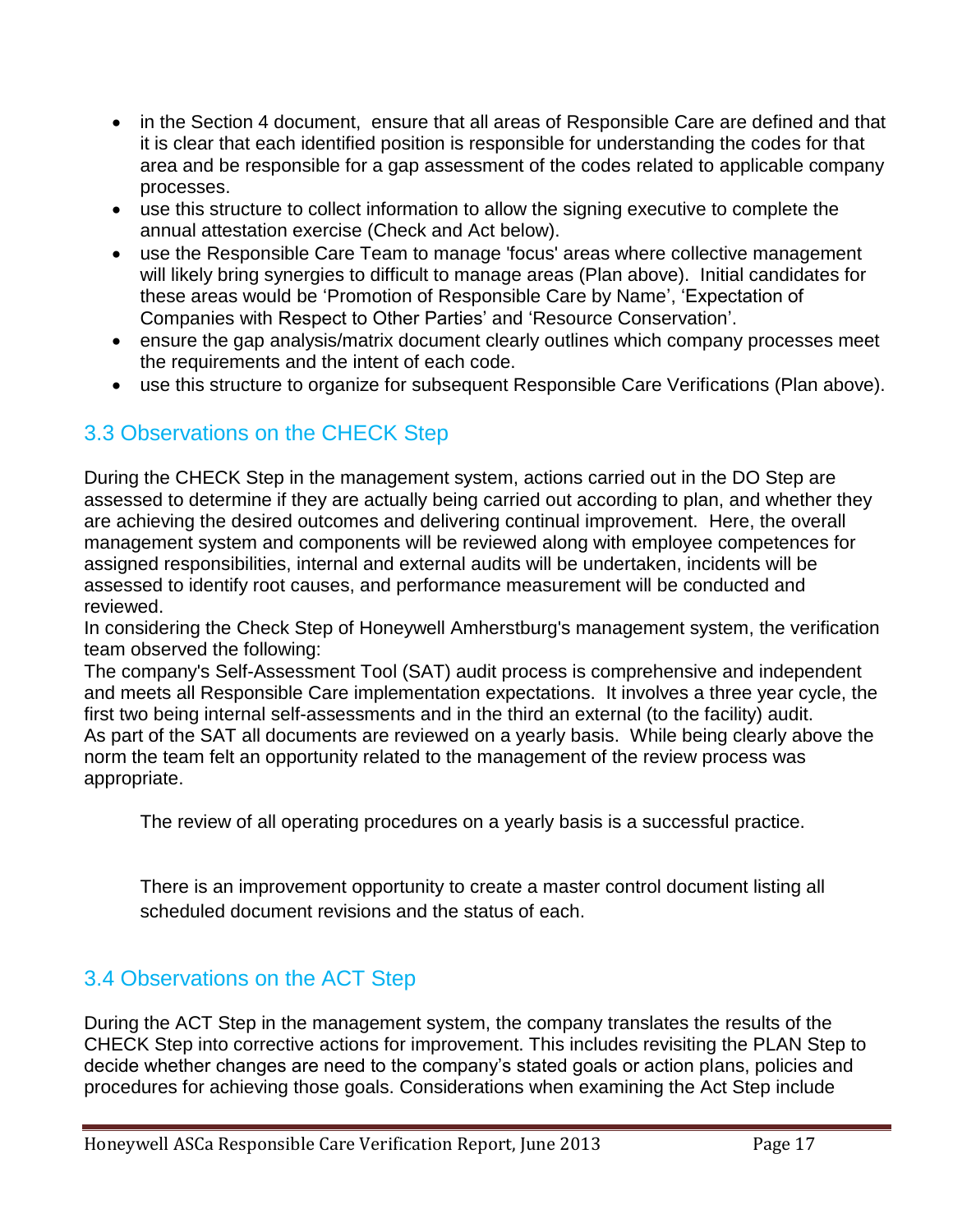whether and how: audit and review findings are responded to; performance is communicated internally and externally; employee and contractor performance is rewarded and corrected, etc. In considering the Act Step of Honeywell Amherstburg's management system, the verification team observed the following:

The company's Act processes generally meet Responsible Care implementation expectations. Nevertheless, should the company revise its Responsible Care Team as suggested in the Do section above the team is of the opinion the company will be better positioned to be able to act in line with all Responsible Care implementation expectations.

## 4. Team Observations on the Responsible Care Ethic and Principles for **Sustainability**

Each CIAC member company is formally committed to the ethic of "*Doing the right thing, and being seen to do the right thing*." This ethic, along with the principles for sustainability are expected to guide the company's decision making and practices. In conducting the verification, the team is looking to understand how well the ethic is understood and adopted within the company, and the degree to which the principles inform the manner in which the company does its business.

The verification team carefully observed Honeywell Amherstburg's decision making processes and actions and compared and contrasted the attributes of those with the attributes of a company guided by the Responsible care Ethic and Principles For Sustainability as discussed in the Responsible Care Commitments (Appendix E). The verification team's related observations on the company's application of the Responsible Care Ethic and Principles for Sustainability are as follows:

The company is well aligned with the Ethic and Principles for Sustainability primarily due to the parent company's "Sustainable Opportunity" position leading to a "Sustainable Opportunity Policy - Honeywell's Commitment to Health, Safety and the Environment" policy. There are ten components to the policy, together comprising the company's "commitments to health, safety, and the environment, and to creating

Sustainable Opportunity everywhere we operate". The team's observations opposite CIAC's eight Ethic and Principles for Sustainability are as follows:

- *work for the improvement of people's lives and the environment, while striving to do no harm;* The company's efforts here largely relate to their plant environment where they actively pursue water and energy conservation targets. They strive to maintain a fleet of product trailers of the highest calibre. They consciously set a standard for a responsible community employer.
- *be accountable and responsive to the public, especially our local communities, who have the right to understand the risks and benefits of what we do;*

Among the things that support this principle are a large and dynamic community advisory panel, regular communication to the public, a community newsletter and leading and participating in testing of the company and community emergency response plans.

*take preventative action to protect health and the environment ;*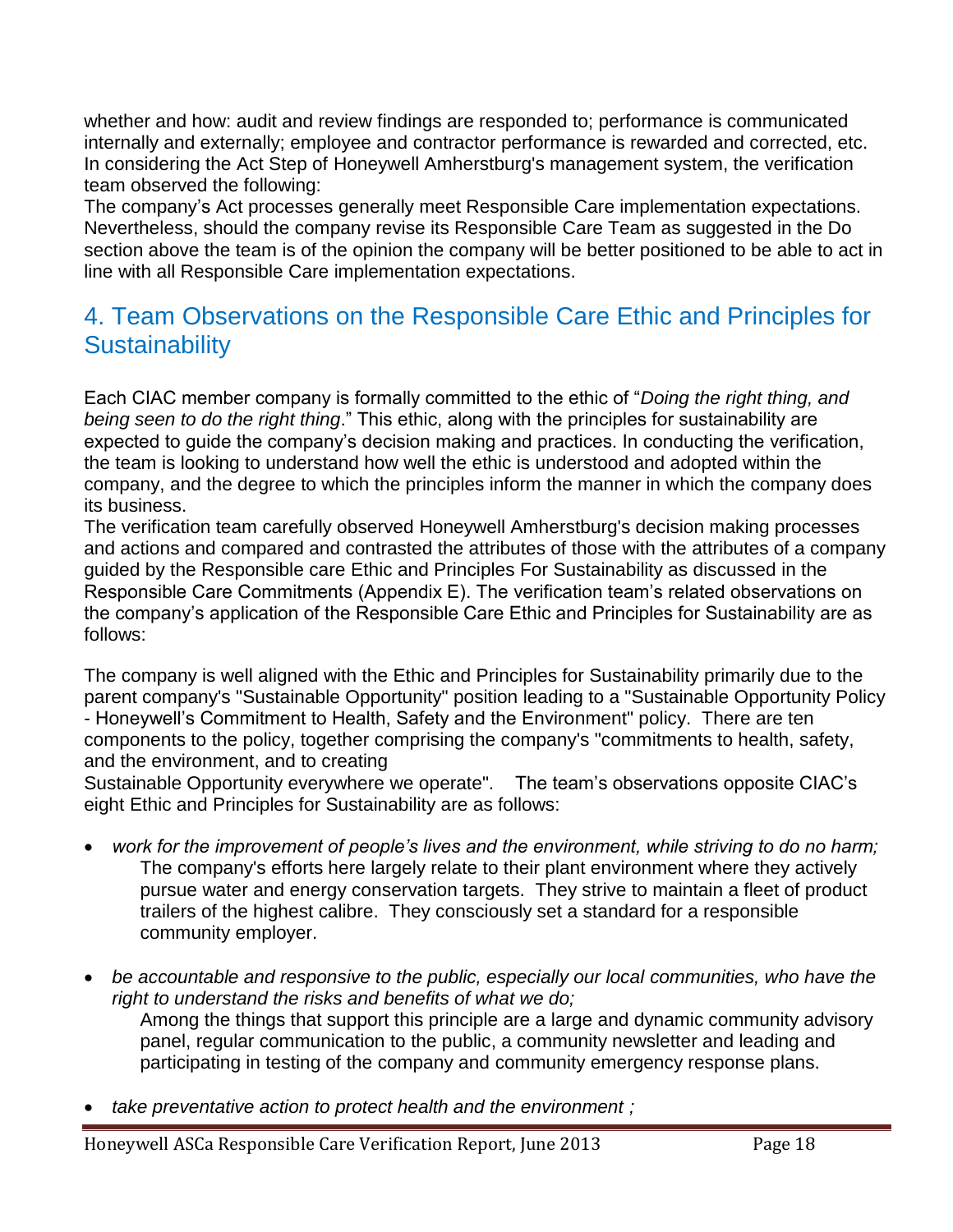The company has implemented requirements for strict adherence to important safety practices (Cardinal Rules), has implemented strict process safety management requirements for all process areas, has comprehensive personal protective equipment requirements and has a medical surveillance program. In the community the company has purchased community notification sirens and loudspeakers to ensure notification should there be an emergency.

 *innovate for safer products and processes that conserve resources and provide enhanced value;*

The company is limited in applying this principle as the plant produces one product and all product development and/or process research is conducted by corporate. However, they do have the ability to implement safer design and conserve resources through the use of the management of change process.

 *engage with our business partners to ensure the stewardship and security of our products, services and raw materials throughout their life-cycles;*

The company actively works with their local rail carrier (ETR) and have enthusiastic participation from local police and fire, both members of the CAP, in efforts to improve the stewardship and security of their product.

- *understand and meet expectations for social responsibility;* The company is a stable local employer and uses local products and services where it can. The site annually donates firefighting equipment to the local fire department.
- *work with all stakeholders for public policy and standards that enhance sustainability, act to advance legal requirements and meet or exceed their letter and spirit;*  The company is actively involved in CIAC leadership meeting and participates in CIAC activities that involve parliamentarians. They are active in local planning issues and are pursuing avenues to limit encroachment of buffer properties adjacent to the company facility.
- *promote awareness of Responsible Care, and inspire others to commit to these principles.* The company is working to promote Responsible Care and has seen some very positive results. Notably, employees interviewed by the team recognized the necessity of working with the community so they recognized the hazards and what to do should an emergency occur. As this is an area of increasing focus and an opportunity is described in the management section of this report.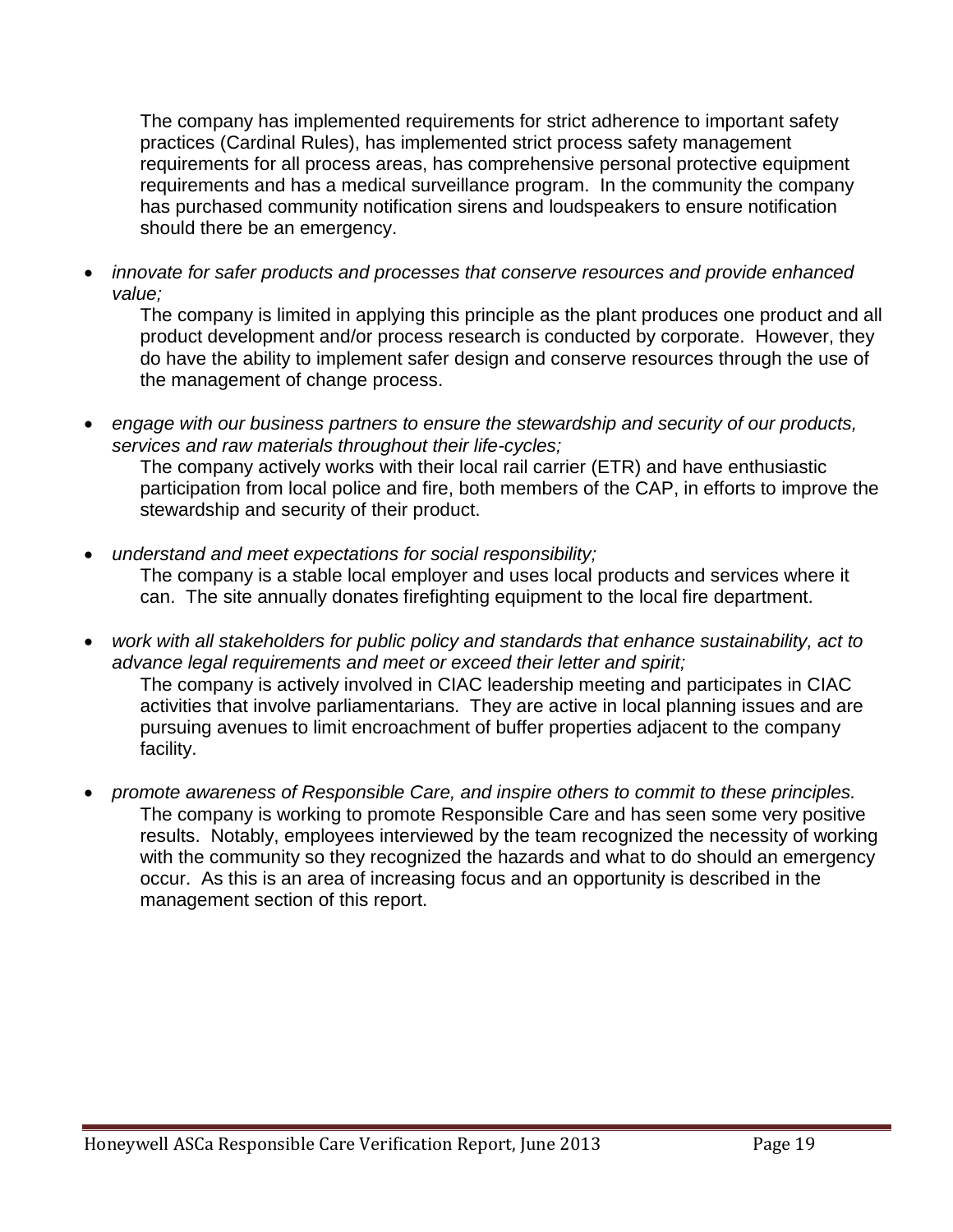## 5 Verification Team Conclusion

As a result of the examination conducted, and in consideration of the observations communicated within this report, the verification team is of the opinion that the Responsible Care Ethic and Principles for Sustainability are guiding company decisions and actions, and that a self-healing management system is in place to drive continual improvement. The team believes that the company is capable of responding to the Finding Requiring Action identified during the verification.

The verification is complete and no further involvement is required by the verification team...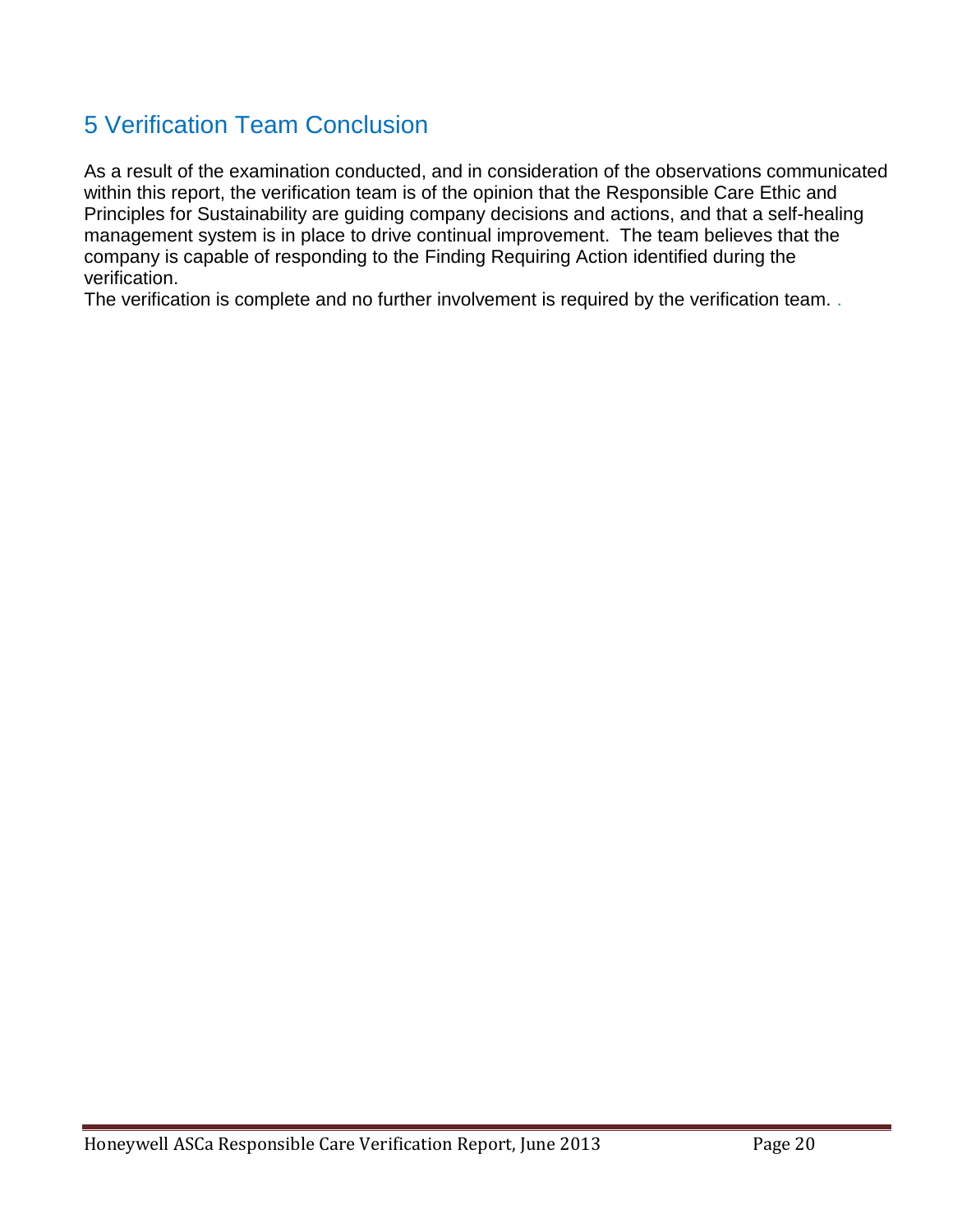## Attachment 1: Company Response to Verification Team Report

On behalf of Honeywell Amherstburg I have reviewed this verification report. The observations and conclusions contained in the report have been discussed with the verification team.

As always we look forward to the verification process as an opportunity to improve our existing processes. This verification accomplished this and validated our beliefs that we have a good self-healing management system.

Honeywell Amherstburg will communicate the results of the verification exercise with its CIAC peers at their next meeting, and will discuss the verification results with our stakeholders, including those representing communities near our operating sites.

We will give consideration to the Improvement Opportunities identified by verification team and will assist the CIAC in communicating and sharing the identified Successful Practices to other CIAC members. Plans will be developed and implemented to respond to the Findings Requiring Action identified by the verification team. Our progress in implementing those plans will be discussed when preparing our Annual Statement of Re-Commitment to Responsible Care, and communicated to the verification team at the time of our next verification.

Vaughan Hansen Plant Manager Honeywell Amherstburg 9/12/13